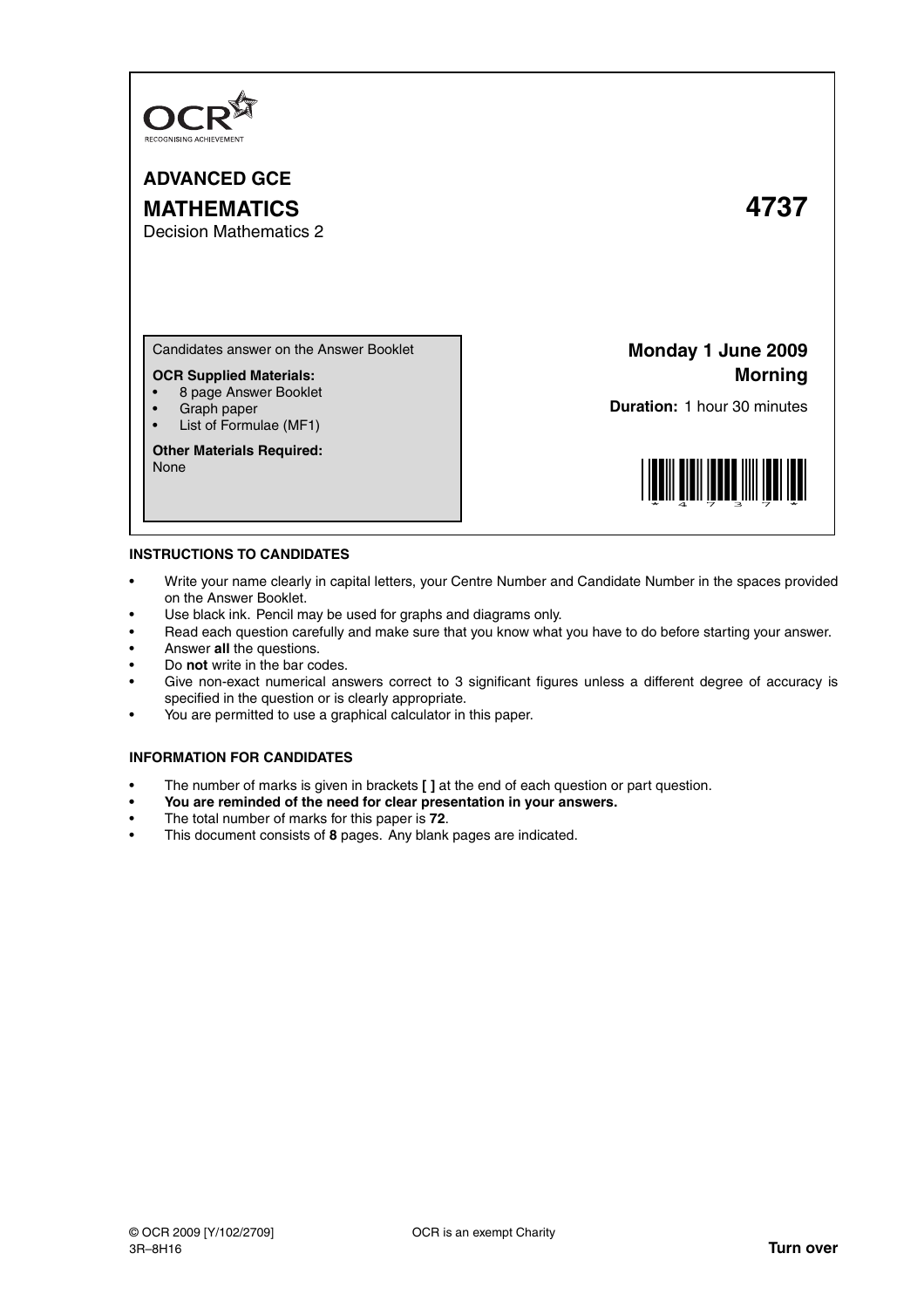**1** (a) A café sells five different types of filled roll. Mr King buys one of each to take home to his family. The family consists of Mr King's daughter Fiona (*F*), his mother Gwen (*G*), his wife Helen  $(H)$ , his son Jack  $(J)$  and Mr King  $(K)$ .

The table shows who likes which rolls.

|                      |     | F | H |  |
|----------------------|-----|---|---|--|
| Avocado and bacon    | (A) |   |   |  |
| Beef and horseradish | B)  |   |   |  |
| Chicken and stuffing | (C) |   |   |  |
| Duck and plum sauce  | (D) |   |   |  |
| Egg and tomato       |     |   |   |  |

**(i)** Draw a bipartite graph to represent this information. Put the fillings (*A*, *B*, *C*, *D* and *E*) on the left-hand side and the members of the family  $(F, G, H, J \text{ and } K)$  on the right-hand side. **[1]**

Fiona takes the avocado roll; Gwen takes the beef roll; Helen takes the duck roll and Jack takes the chicken roll.

- **(ii)** Draw a second bipartite graph to show this incomplete matching. **[1]**
- **(iii)** Construct the shortest possible alternating path from *E* to *K* and hence find a complete matching. State which roll each family member has with this complete matching. **[2]**
- **(iv)** Find a different complete matching. **[1]**
- **(b)** Mr King decides that the family should eat more fruit. Each family member gives a score out of 10 to five fruits. These scores are subtracted from 10 to give the values below.

|           |                  | Talliny Inchinei |   |   |                  |   |
|-----------|------------------|------------------|---|---|------------------|---|
|           |                  | F                | G | H | $\boldsymbol{J}$ | K |
| Lemon     | L                | 8                | 8 | 8 | 8                |   |
| Mandarin  | $\boldsymbol{M}$ | 4                | 8 | 6 | 4                | 2 |
| Nectarine | $\overline{N}$   | 9                | 9 | 9 |                  |   |
| Orange    | Ω                | 4                | 6 | 5 | 4                | 3 |
| Peach     | $\boldsymbol{P}$ | 6                |   |   | 5                |   |

Family member

The smaller entries in each column correspond to fruits that the family members liked most.

Mr King buys one of each of these five fruits. Each family member is to be given a fruit.

Apply the Hungarian algorithm, **reducing rows first**, to find a minimum cost matching. You must show your working clearly. Which family member should be given which fruit? **[8]**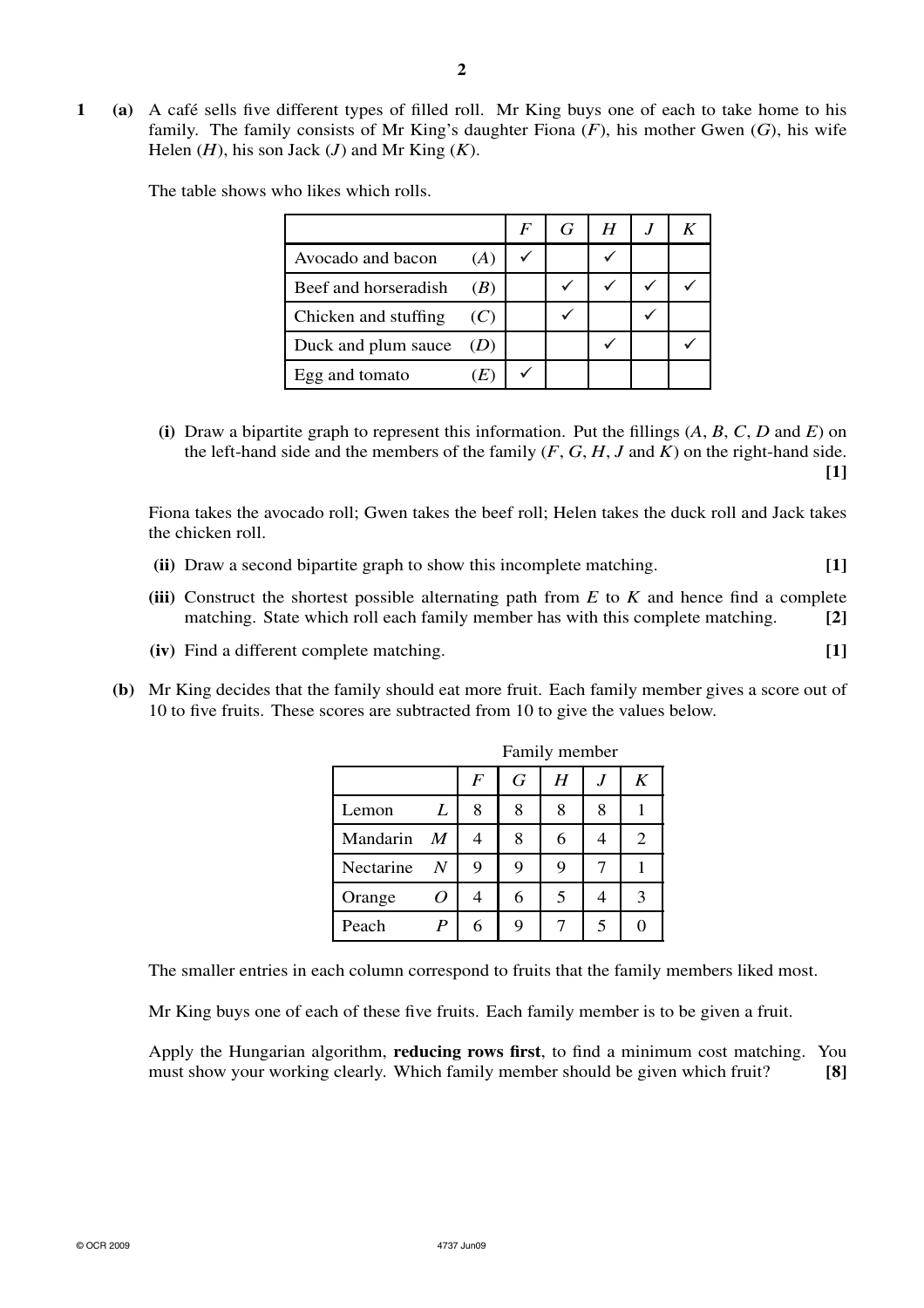**2 (i)** Set up a dynamic programming tabulation to find the maximum weight route from (0; 0) to (3; 0) on the following directed network.



Give the route and its total weight. **[11]** 

**(ii)** The actions now represent the activities in a project and the weights represent their durations. This information is shown in the table below.

| Activity         | Duration | Immediate predecessors  |  |  |
|------------------|----------|-------------------------|--|--|
| $\boldsymbol{A}$ | 8        |                         |  |  |
| $\boldsymbol{B}$ | 9        |                         |  |  |
| $\mathcal{C}$    | 7        |                         |  |  |
| $\boldsymbol{D}$ | 5        | $\boldsymbol{A}$        |  |  |
| $\boldsymbol{E}$ | 6        | $\boldsymbol{A}$        |  |  |
| $\boldsymbol{F}$ | 4        | B                       |  |  |
| $\boldsymbol{G}$ | 5        | B                       |  |  |
| H                | 6        | $\boldsymbol{B}$        |  |  |
| I                | 10       | $\mathcal{C}_{0}^{(n)}$ |  |  |
| $\boldsymbol{J}$ | 9        | $\mathcal{C}_{0}^{0}$   |  |  |
| K                | 6        | $\overline{C}$          |  |  |
| L                | 7        | D, F, I                 |  |  |
| $\boldsymbol{M}$ | 6        | E, G, J                 |  |  |
| N                | 8        | H, K                    |  |  |

Make a large copy of the network with the activities *A* to *N* labelled appropriately. Carry out a forward pass to find the early event times and a backward pass to find the late event times. Find the minimum completion time for the project and list the critical activities. **[7]**

**(iii)** Compare the solutions to parts **(i)** and **(ii)**. **[2]**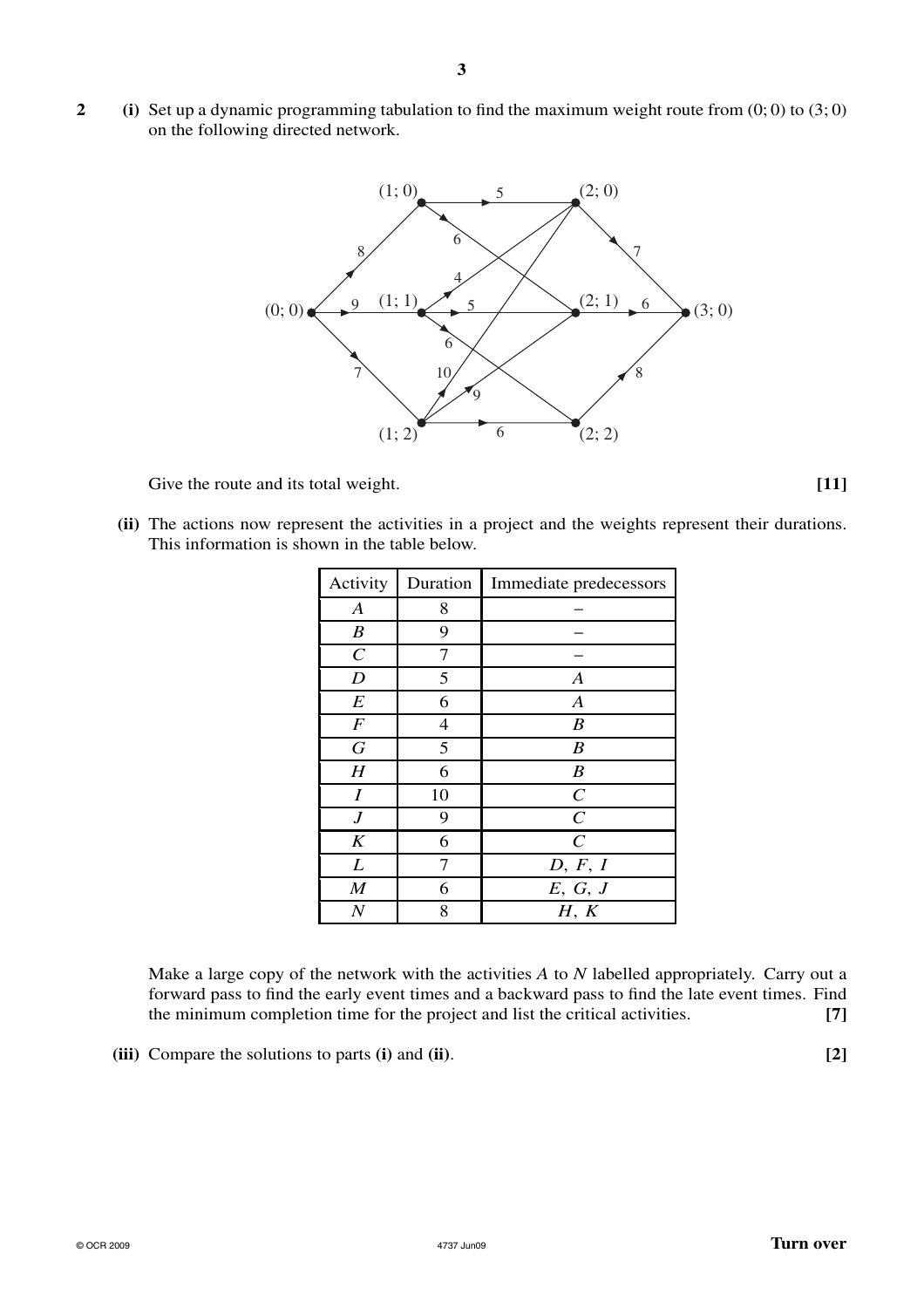**3** The 'Rovers' and the 'Collies' are two teams of dog owners who compete in weekly dog shows. The top three dogs owned by members of the Rovers are Prince, Queenie and Rex. The top four dogs owned by the Collies are Woof, Xena, Yappie and Zulu.

In a show the Rovers choose one of their dogs to compete against one of the dogs owned by the Collies. There are 10 points available in total. Each of the 10 points is awarded either to the dog owned by the Rovers or to the dog owned by the Collies. There are no tied points. At the end of the competition, 5 points are subtracted from the number of points won by each dog to give the score for that dog.

The table shows the score for the dog owned by the Rovers for each combination of dogs.

|        |                  | Collies |                  |   |   |  |  |
|--------|------------------|---------|------------------|---|---|--|--|
|        |                  | W       | $\boldsymbol{X}$ | Y | Z |  |  |
|        | $\boldsymbol{P}$ |         | 2                |   |   |  |  |
| Rovers | $\varrho$        |         |                  |   |   |  |  |
|        | R                | 2       |                  |   |   |  |  |

- **(i)** Explain why calculating the score by subtracting 5 from the number of points for each dog makes this a zero-sum game. **[2]**
- **(ii)** If the Rovers choose Prince and the Collies choose Woof, what score does Woof get, and how many points do Prince and Woof each get in the competition? **[2]**
- **(iii)** Show that column *W* is dominated by one of the other columns, and state which column this is. **[2]**
- **(iv)** Delete the column for *W* and find the play-safe strategy for the Rovers and the play-safe strategy for the Collies on the table that remains. **[3]**

Queenie is ill one week, so the Rovers make a random choice between Prince and Rex, choosing Prince with probability *p* and Rex with probability  $1 - p$ .

- **(v)** Write down and simplify an expression for the expected score for the Rovers when the Collies choose Xena. Write down and simplify the corresponding expressions for when the Collies choose Yappie and for when they choose Zulu. **[2]**
- **(vi)** Using graph paper, draw a graph to show the expected score for the Rovers against *p* for each of the choices that the Collies can make. Using your graph, find the optimal value of *p* for the Rovers. **[3]**

## **[This question continues on the next page.]**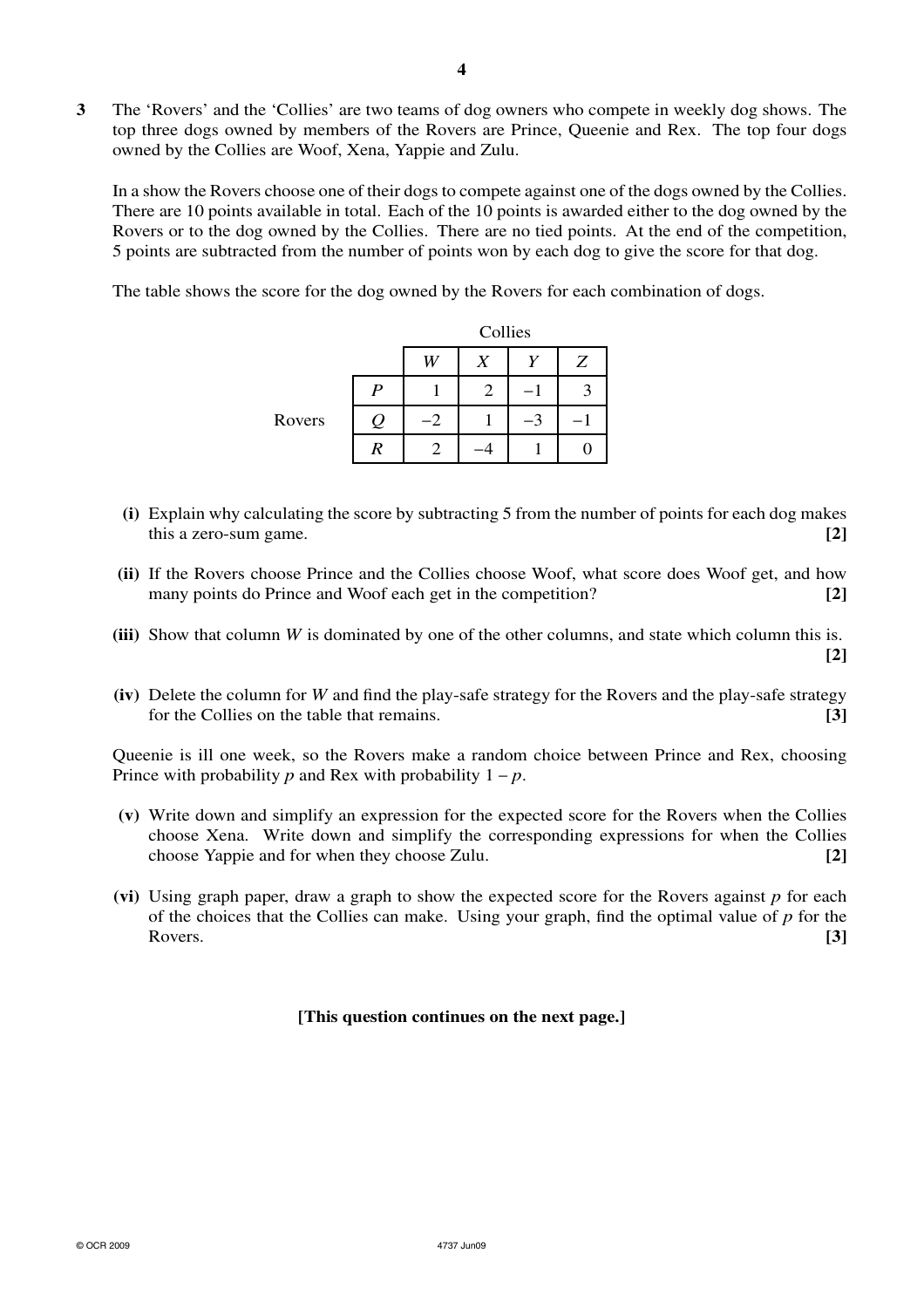**5**

If Queenie had not been ill, the Rovers would have made a random choice between Prince, Queenie and Rex, choosing Prince with probability  $p_1$ , Queenie with probability  $p_2$  and Rex with probability *p*<sub>3</sub>.

The problem of choosing the optimal values of  $p_1$ ,  $p_2$  and  $p_3$  can be formulated as the following linear programming problem:

maximise 
$$
M = m - 4
$$
  
\nsubject to  $m \le 6p_1 + 5p_2$ ,  
\n $m \le 3p_1 + p_2 + 5p_3$ ,  
\n $m \le 7p_1 + 3p_2 + 4p_3$ ,  
\n $p_1 + p_2 + p_3 \le 1$   
\nand  $p_1 \ge 0, p_2 \ge 0, p_3 \ge 0, m \ge 0$ .

(vii) Explain how the expressions  $6p_1 + 5p_2$ ,  $3p_1 + p_2 + 5p_3$  and  $7p_1 + 3p_2 + 4p_3$  were obtained. Also explain how the linear programming formulation tells you that *M* is a maximin solution. **[3]**

The Simplex algorithm is used to find the optimal values of the probabilities. The optimal value of  $p_1$ is  $\frac{5}{8}$  and the optimal value of  $p_2$  is 0.

(viii) Calculate the optimal value of  $p_3$  and the corresponding value of *M*. [2]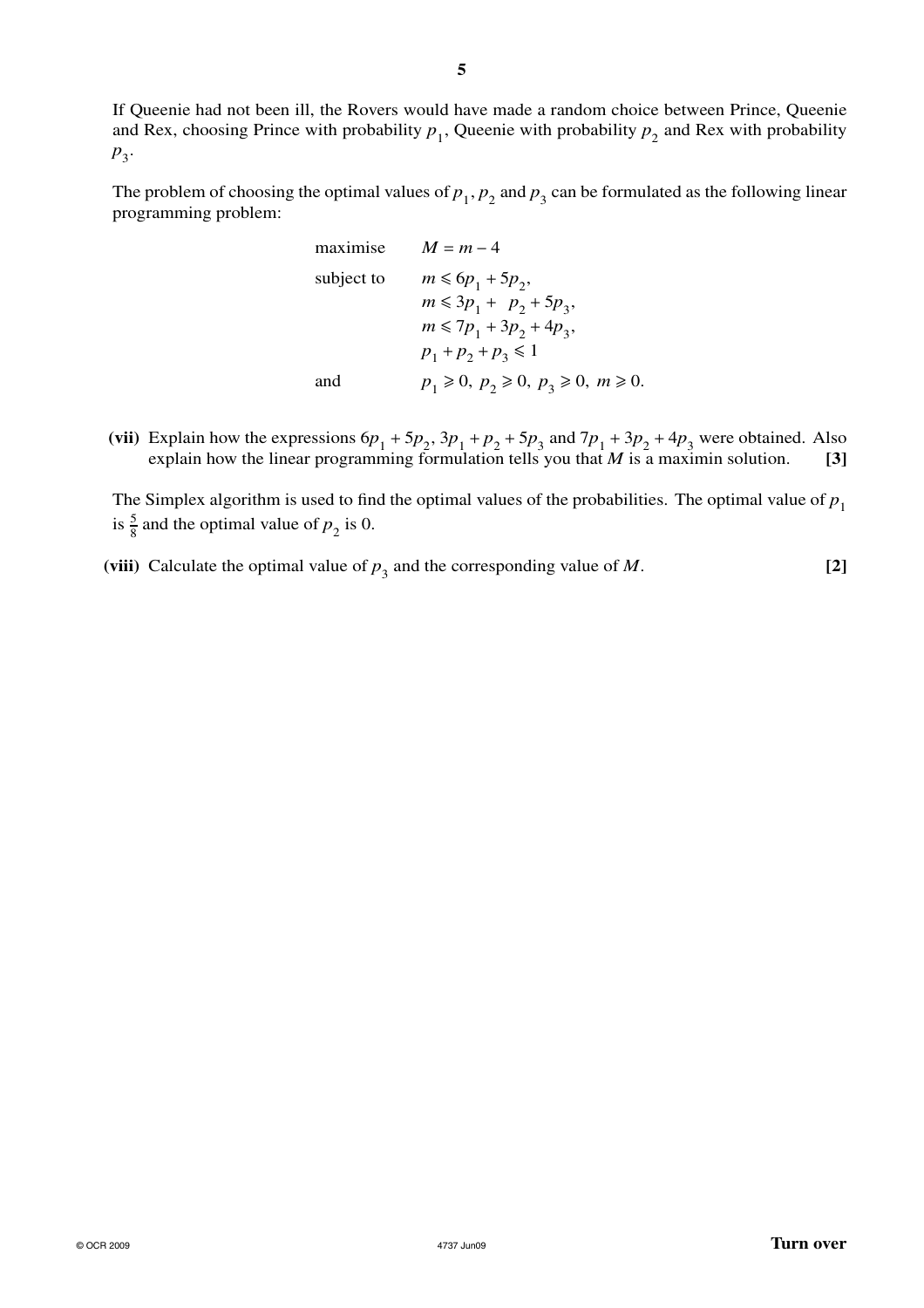

- **(i)** Calculate the capacity of the cut that separates  $\{S, A, C, D\}$  from  $\{B, E, F, T\}$ . [2]
- **(ii)** Explain why the arcs *AC* and *AD* cannot both be full to capacity and why the arcs *DF* and *EF* cannot both be full to capacity. **[2]**
- **(iii)** Draw a diagram to show a flow in which as much as possible flows through vertex *E* but none flows through vertex *A* and none flows through vertex *D*. State the maximum flow through vertex  $E$ .  $[4]$

An engineer wants to find a flow augmenting route to improve the flow from part **(iii)**.

- **(iv) (a)** Explain why there can be no flow augmenting route that passes through vertex *A* but not through vertex *D*. **[1]**
	- **(b)** Write down a flow augmenting route that passes through vertex *D* but not through vertex *A*. State the maximum by which the flow can be augmented. **[2]**
- **(v)** Prove that the augmented flow in part **(iv)(b)** is the maximum flow. **[4]**
- **(vi)** A vertex restriction means that the flow through *E* can no longer be at its maximum rate. By how much can the flow through *E* be reduced without reducing the maximum flow from *S* to *T*? Explain your reasoning. **[3] [3]**

The pipe represented by the arc *BE* becomes blocked and cannot be used.

**(vii)** Draw a diagram to show that, even when the flow through *E* is reduced as in part **(vi)**, the same maximum flow from  $S$  to  $T$  is still possible.  $\begin{bmatrix} 2 \end{bmatrix}$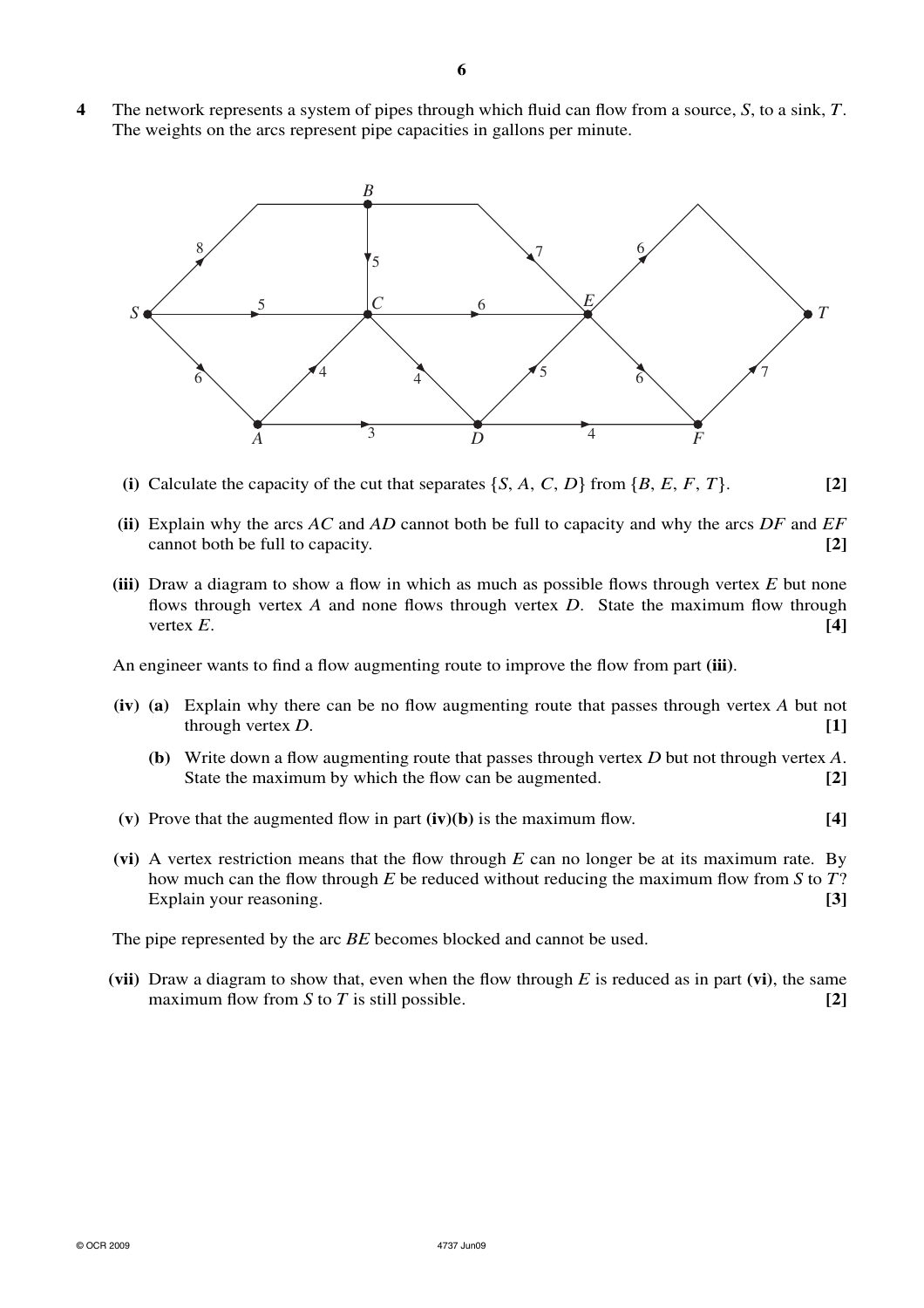# **BLANK PAGE**